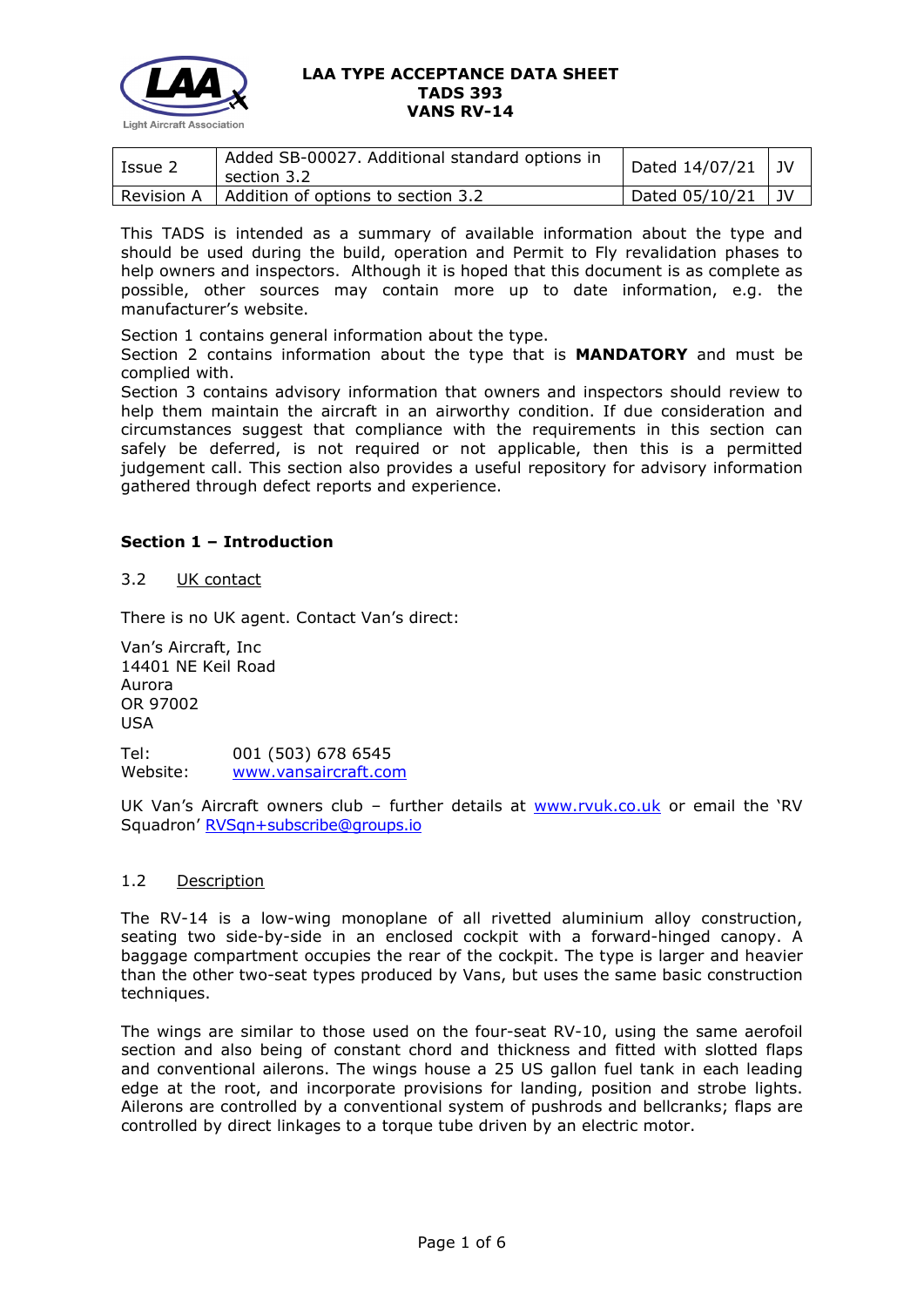

The fuselage incorporates a turn-over structure mounted just aft of the seat positions. The rudder is controlled by cables running the length of the fuselage, with the elevators being controlled by a series of pushrods and cranks.

The RV-14 is available both in a traditional taildragger configuration and a tricycle undercarriage arrangement (the latter designated an RV-14A). At the current time, only the taildragger configuration has been assessed by LAA. The main landing gear consists of tapered steel tubes.

The type is designed for basic aerobatic manoeuvres with the structure designed to meet the aerobatic category standards of  $+6/-3g$  when flown at the maximum aerobatic gross weight of 1900 lbs. The type has not undergone aerobatic or spin flight assessment by the LAA at this stage, therefore aerobatics and spinning are prohibited pending investigation.

The standard powerplant recommended by Vans is a Lycoming YIO-390-A3B6 engine developing a nominal 210 HP at 2700 RPM and a Hartzell HC-CY2R-1BF/F7492-2 twobladed, aluminium alloy, constant speed propeller. Vans also recommend the 215 HP IO-390EXP119 engine, although this has yet to be installed in an LAA example.

Note that the only propeller(s) approved for an individual aircraft are those listed on the individual aircraft's Operating Limitations document or in the [PTL/1](http://www.lightaircraftassociation.co.uk/engineering/NewMods/PTL.html) (Propeller Type List) for the type.

### **Section 2 – Mandatory information for owners, operators and inspectors**

At all times, responsibility for the maintenance and airworthiness of an aircraft rests with the owner. Condition No 3 of a Permit to Fly requires that: *"the aircraft shall be maintained in an airworthy condition".* 

### 2.1 Fast Build Kit 51% Compliance

The contents of the 'standard' and 'quick build' kits are accepted as compliant with the 51% 'major portion' requirements on the basis that they are same kit standards that have been accepted as 51% compliant by the FAA.

### 2.2 Build Manual

RV-14/-14A Assembly Manual and RV-14/-14A drawings. Revisions to the drawings can be found in the RV-14 [Service Information and Revisions](https://www.vansaircraft.com/service-information-and-revisions/?aircraft=rv-14&doctype=all&sort=date) section of the Vans Aircraft website*.*

### 2.3 Build Inspections

Build inspection schedule 44 (Vans RV Aircraft).

Inspector approval codes A-A, A-M, or K. Inspector signing off final inspection also requires 'first flight' endorsement.

### 2.4 Flight Manual

Nil. Build manual contains section with advice on flight testing.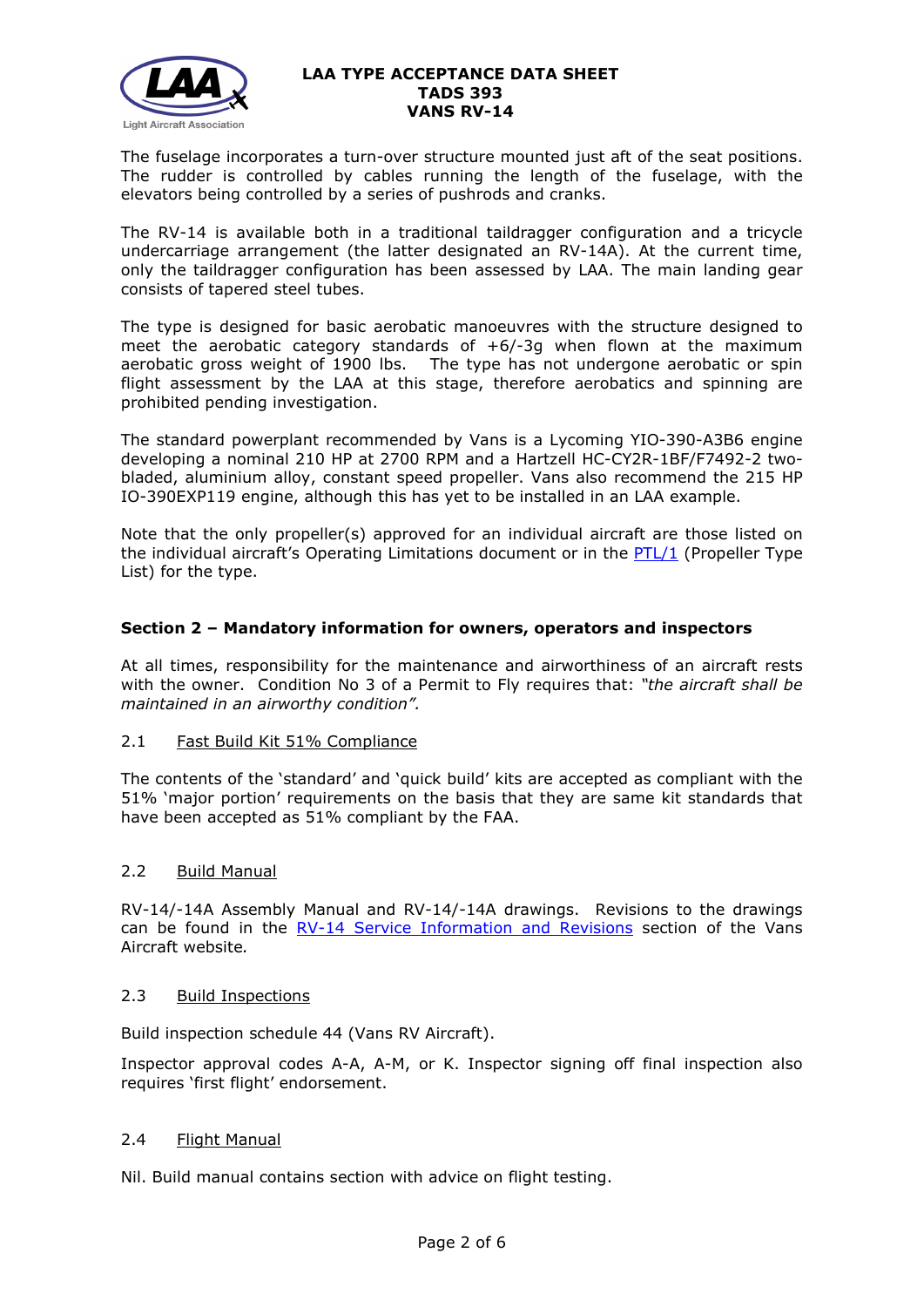

## 2.5 Mandatory Permit Directives

None applicable specifically to this aircraft type.

Also check the LAA website for MPDs that are non-type specific  $(TL 2.22)$ .

# 2.6 LAA Required Modifications (including LAA issued AILs, SBs, etc)

None.

## 2.7 Additional engine operating limitations to be placarded or shown by instrument markings

Notes:

- Refer to the engine manufacturer's latest documentation for the definitive parameter values and recommended instruments.
- Where an instrument is not fitted, the limit need not be displayed.

### 2.8 Control surface deflections

| Ailerons     | Up: 25 to 32°<br>Down: 15 to 17 <sup>o</sup>  |
|--------------|-----------------------------------------------|
| Elevators    | Up: 25 to 30°<br>Down: 20 to 25°              |
| Rudder       | Left: 30 to 35 $^{\circ}$<br>Right: 30 to 35° |
| <b>Flaps</b> | Down: 30 to 33°                               |
| Trim tab     | Up: 11 to 13°<br>Down: 32 to 35°              |

### 2.9 Operating Limitations and Placards

(Note that the wording on an individual aircraft's Operating Limitations document takes precedence, if different.)

- 1. Maximum number of occupants authorised to be carried: Two
- 2. The aircraft must be operated in compliance with the following operating limitations, which shall be displayed in the cockpit by means of placards or instrument markings:
	- 2.1 Aerobatic Limitations Aerobatic manoeuvres are prohibited. Intentional spinning is prohibited.
	- 2.2 Loading Limitations Maximum Total Weight Authorised: 2050 lbs (930 kg) CG Range: 82.08 inches to 88.24 inches aft of datum Datum Point is: 72.0 inches forward of the wing leading edge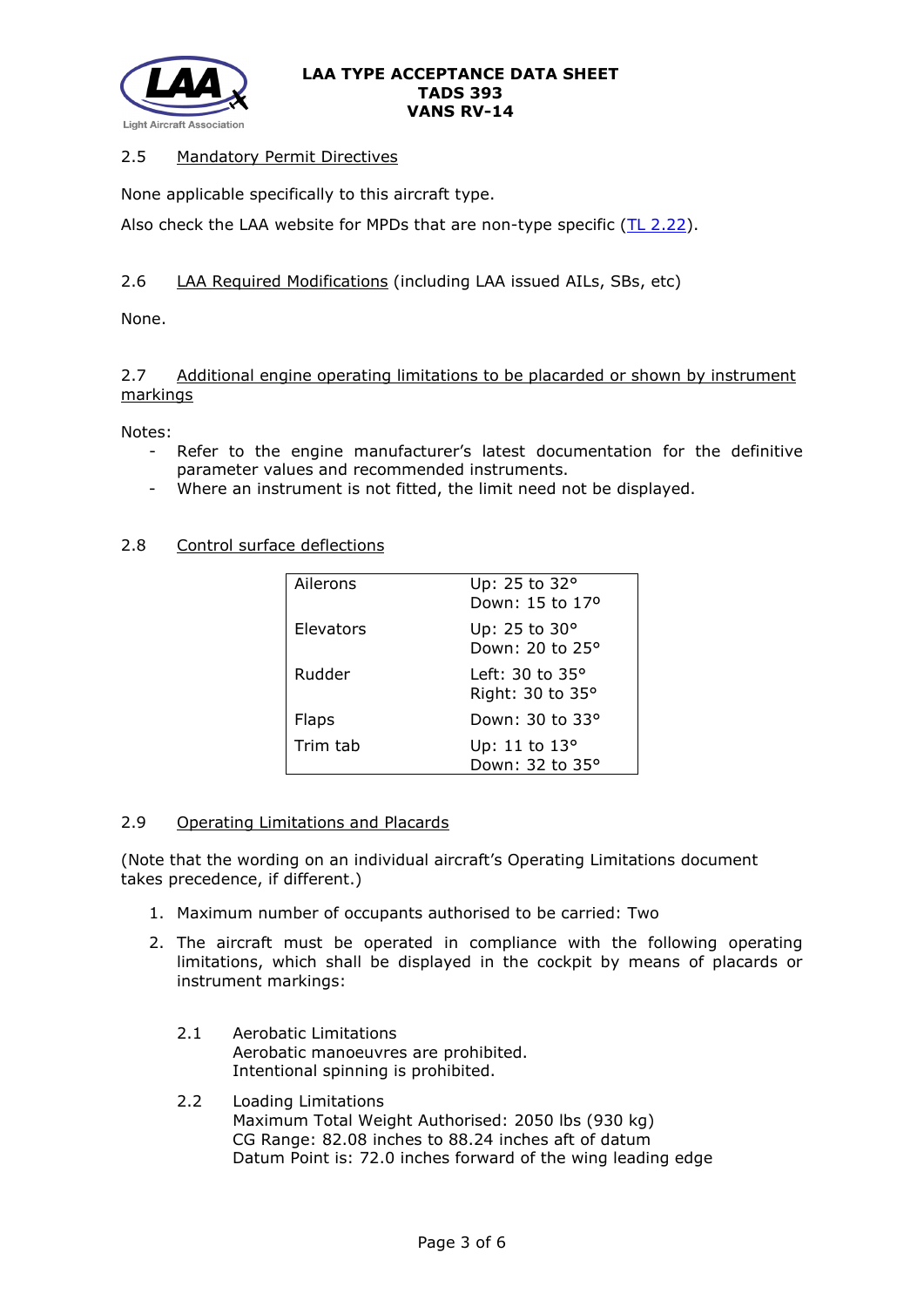

- 2.3 Engine Limitations Maximum Engine RPM: 2700
- 2.4 Airspeed Limitations Maximum Indicated Airspeed (V<sub>NE</sub>): 200 knots IAS Maximum Indicated Airspeed, Flaps Extended: 100 knots IAS Manoeuvring Speed, VA: 124 knots IAS
- 2.5 Other Limitations The aircraft shall be flown by day and under Visual Flight Rules only. Smoking in the aircraft is prohibited.

Additional Placards:

"Occupant Warning – This Aircraft has not been Certificated to an International Requirement"

A fireproof identification plate must be fitted to fuselage, engraved or stamped with aircraft's registration letters.

### 2.10 Maximum permitted empty weight

N/A

# **Section 3 – Advice to owners, operators and inspectors**

### 3.1 Maintenance Manual

Nil. In the absence of a manufacturer's schedule, LAMS can be used as a guide to required inspections and this is reflected in the check list in Section 1 of the LAA's FWR-1 Permit to Fly revalidation application form. Alternatively, the LAA Generic Maintenance Schedule may be used.

Vans RV-14 [Service Information and Revisions](https://www.vansaircraft.com/service-information-and-revisions/?aircraft=rv-14&doctype=all&sort=date) should also be reviewed regularly. Maintenance is typical of riveted aluminium alloy airframe.

Engine maintenance as appropriate to the engine manufacturer's advice, e.g. Lycoming (further reference information can be found in **LAA TADS E04: Lycoming**).

### 3.2 Manufacturer's/Standard Options

Vans offer a great number of options in their catalogue of accessories, the majority of which are accepted by the LAA. Refer to LAA Technical Leaflet [TL 3.08](http://www.lightaircraftassociation.co.uk/engineering/TechnicalLeaflets/Mods%20and%20Repairs/TL%203.08%20Manufacturers%20Options%20for%20Vans%20Aircraft.pdf) for details.

There are a number of specific options available for the RV-14/14A which have been accepted by the LAA. The following items are also permitted to be fitted as optional equipment, without further reference to LAA Engineering. Installations must be inspected by an LAA Inspector against the supplied installation instructions and a PMR entered into the logbook.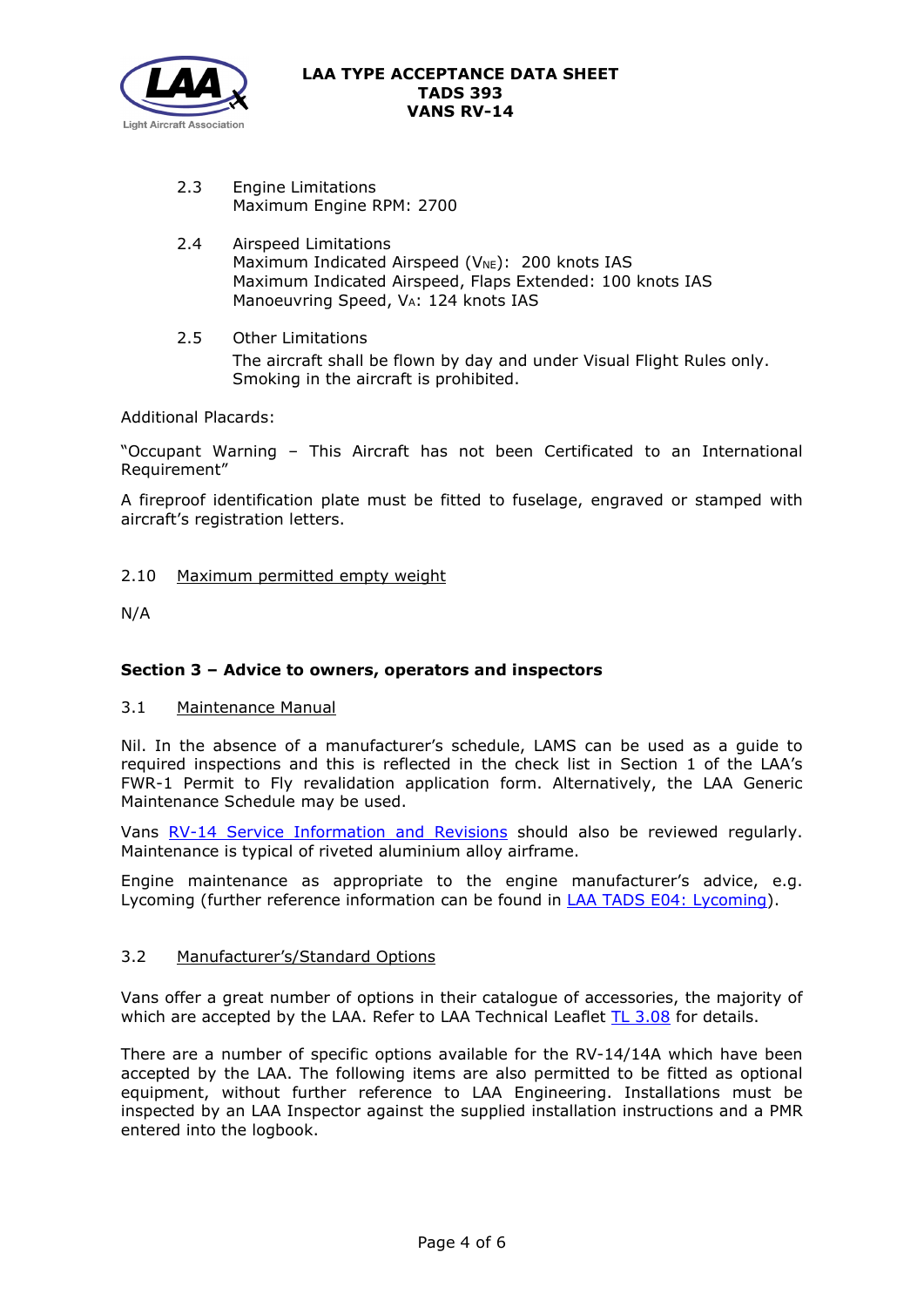

| Manufacturer/Supplier | Description                                                                                                                                                 | LAA Mod No |
|-----------------------|-------------------------------------------------------------------------------------------------------------------------------------------------------------|------------|
| Beringer              | Nose wheel RA0014(A) with 5.00-5 tyre                                                                                                                       | 15739      |
| Dynon                 | Autopilot installation as per Vans build                                                                                                                    | 15624/     |
|                       | manual consisting of Dynon Skyview system<br>controlling an SV-42 or SV-32 servo on pitch<br>and an SV-42 servo on roll controls <sup>1</sup>               | 15741      |
| Dynon                 | Heated pitot probe 10667-000 on Gretz<br>mount                                                                                                              | 15625      |
| <b>FlyLEDs</b>        | 'The Original' wingtip nav/strobe lights                                                                                                                    | 15671      |
| <b>FlyLEDs</b>        | 'Tail light kit' nav/strobe lighs                                                                                                                           | 15671      |
| <b>FlyLEDs</b>        | 'Seven Stars' leading edge mounted landing<br>lights (in standard Vans position)                                                                            | 15671      |
| Garmin                | Autopilot installation as per Vans build<br>manual consisting of Garmin G3X system<br>controlling a GSA 28 servo on pitch and roll<br>controls <sup>1</sup> | 15372      |
| Garmin                | GAP 26 heated/unheated pitot head on Gretz<br>mount                                                                                                         | 15373      |
| JD Airparts           | Tip up canopy latch                                                                                                                                         | 15626      |
| Whelen                | Microburst series nav and strobe lights                                                                                                                     | n/a        |
| n/a                   | Canopy jettison handle pushrod C-01444 and<br>associated parts deleted; actuation bellcrank<br>WD-618-1 wirelocked in engaged position                      | 15126      |

# 3.3 Manufacturer's Information (including Service Bulletins, Service Letters, etc)

In the absence of any over-riding LAA classification, inspections and modifications published by the manufacturer should be satisfied according to the recommendation of the manufacturer. It is the owner's responsibility to be aware of and supply such information to their Inspector.

Copies of RV-14 continuing airworthiness, service information and plans revisions can be downloaded from the Van's Aircraft website: RV-14 Service Information and **[Revisions](https://www.vansaircraft.com/service-information-and-revisions/?aircraft=rv-14&doctype=all&sort=date)** 

Notifications and Service Letters:

| Reference ID                          | Dated     | Description                                                                                                               |
|---------------------------------------|-----------|---------------------------------------------------------------------------------------------------------------------------|
| N RV-14 V-speeds                      | 18 Feb 18 | V-speeds for the RV-14/14A (note that the<br>LAA operating limitations document takes<br>precedence if any number differ) |
| N RV-14 Control deflections<br>letter |           | 17 Feb 18 RV-14 control surface deflections                                                                               |
| N RV-14 Garmin AP and<br>trim setup   | 15 Feb 18 | G3X autopilot/trim settings                                                                                               |
| N RV-14 Avionics letter               |           | 14 Feb 18 RV-14 avionics update                                                                                           |
| SL 16-11-04                           | 16 Nov 16 | Tip-up canopy operation                                                                                                   |
| SL 15-11-20                           | 23 Dec 15 | RV - Aerobatic gross weight                                                                                               |
| N 14-12-11                            | 11 Dec 14 | VS-801PP vertical stabiliser skins                                                                                        |

<span id="page-4-0"></span><sup>&</sup>lt;sup>1</sup> If installing as part of initial build, please submit forms  $LA/IC-APP$  and  $LA/IC-APP$  with build completion</u></u> paperwork; if installing retrospectively, please contact LAA Engineering prior to fitting.